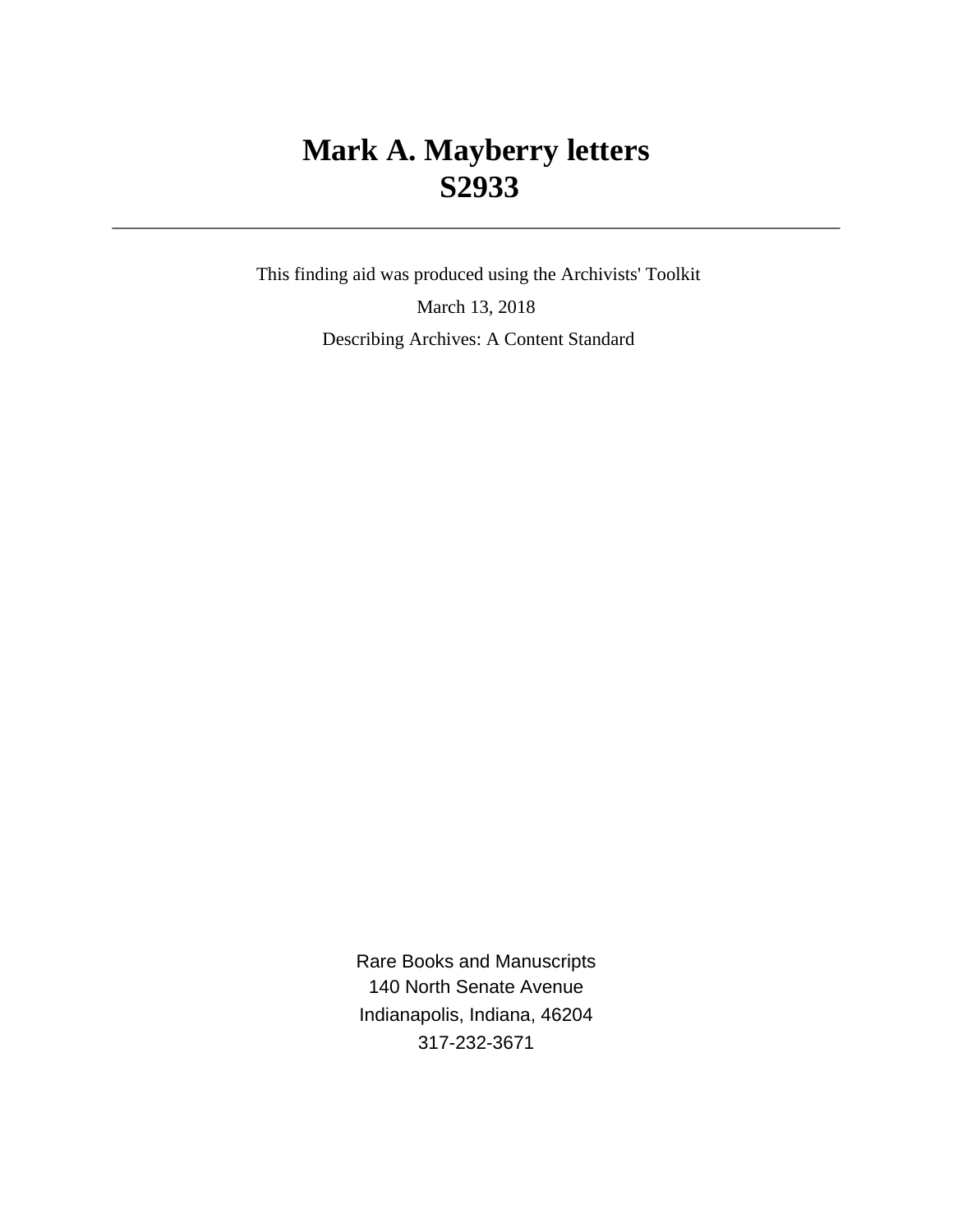# **Table of Contents**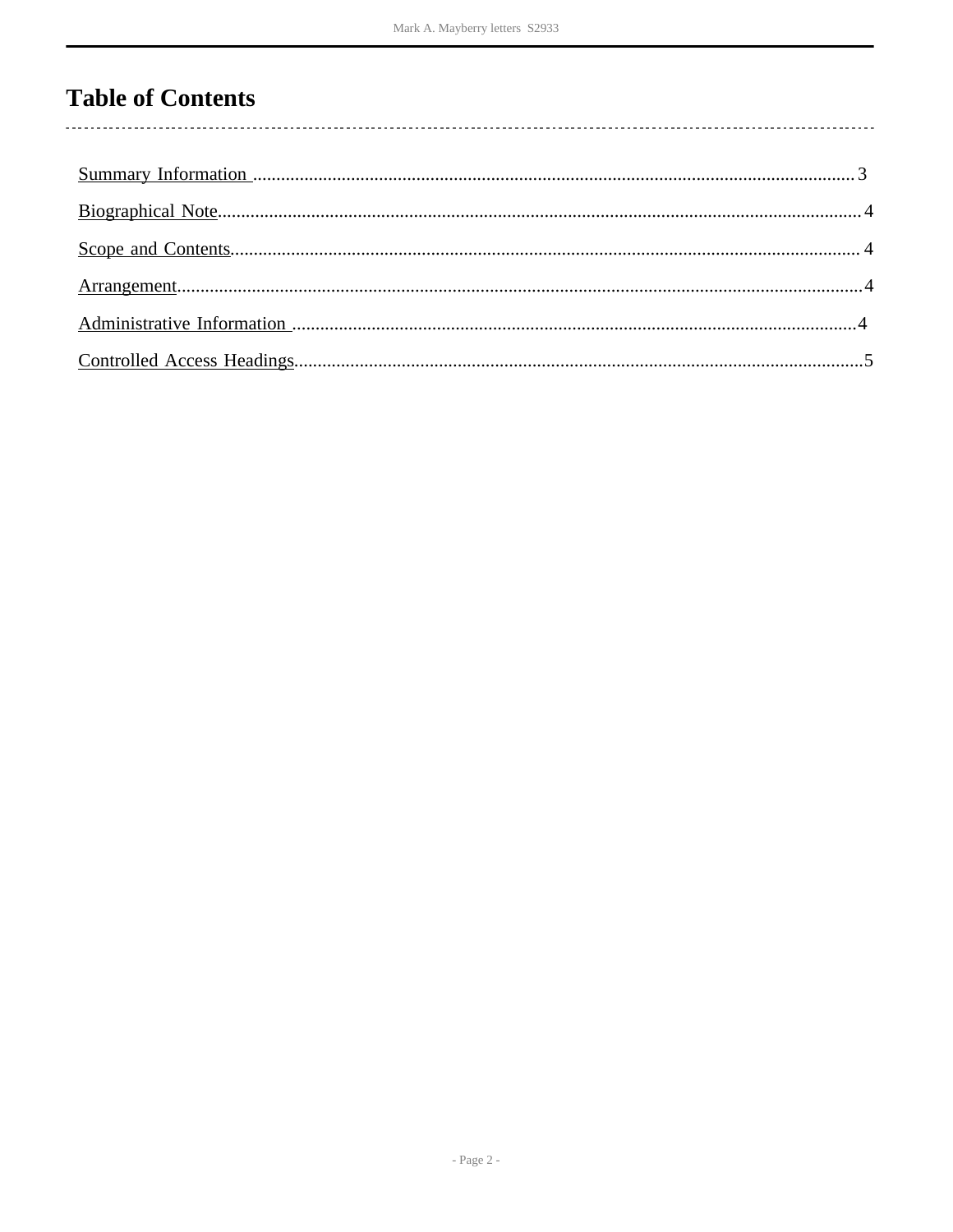# <span id="page-2-0"></span>**Summary Information**

l,

| <b>Repository</b>                                                           | Rare Books and Manuscripts |  |
|-----------------------------------------------------------------------------|----------------------------|--|
| <b>Creator</b>                                                              | Mayberry, Mark A.          |  |
| <b>Title</b>                                                                | Mark A. Mayberry letters   |  |
| <b>Date</b>                                                                 | 1990                       |  |
| <b>Extent</b>                                                               | 0.01 Cubic feet 1 folder   |  |
| Language                                                                    | English                    |  |
| <b>Text [Folder]</b>                                                        | S2933                      |  |
| <b>Preferred Citation</b>                                                   |                            |  |
| Mark A. Mayberry letters, Rare Books and Manuscripts, Indiana State Library |                            |  |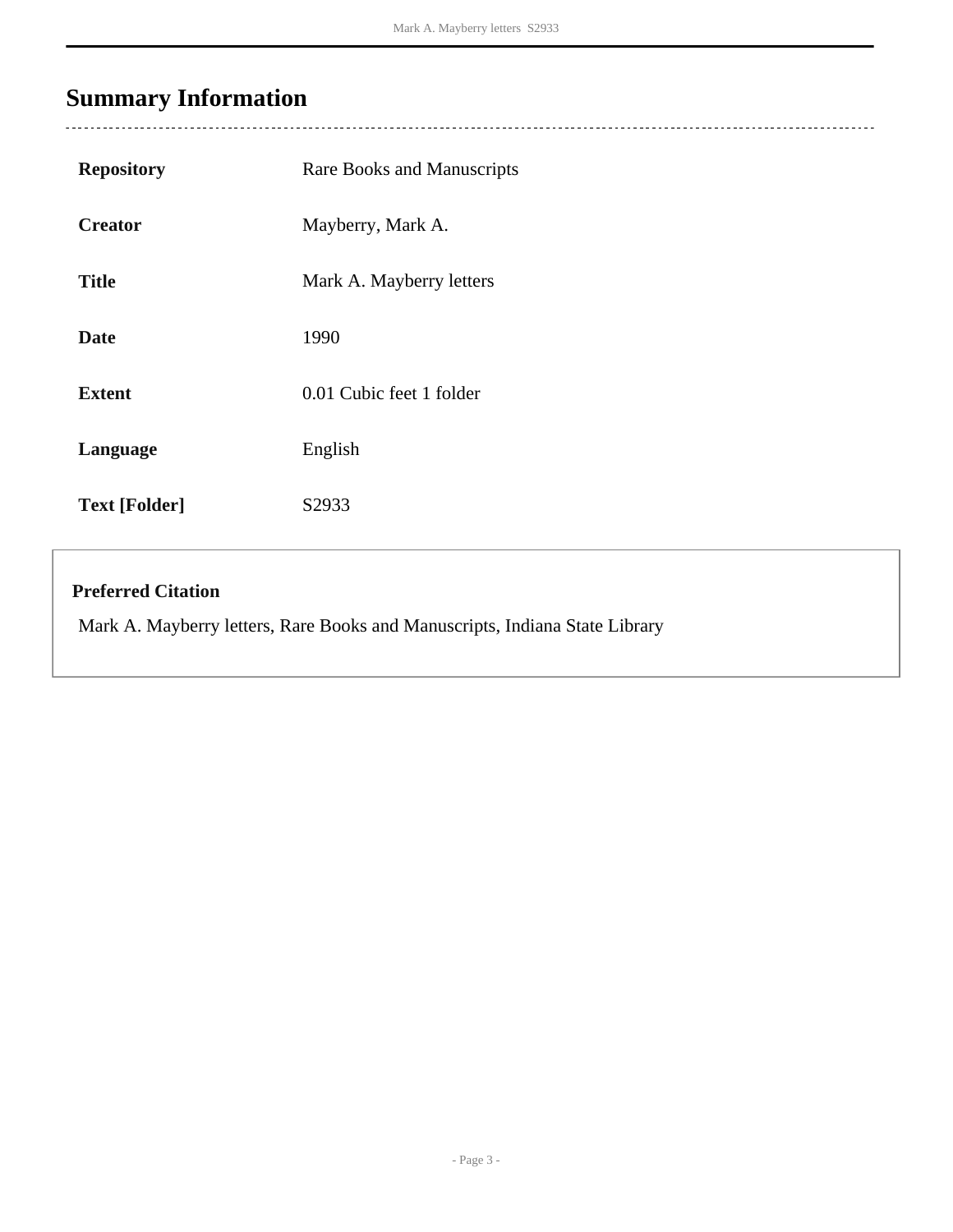## <span id="page-3-0"></span>**Biographical Note**

Sergeant Mark Mayberry was stationed in Saudi Arabia in 1990 during the Persian Gulf War with the 46th Engineers. Prior to that, he served four years in Germany. During this time, his wife April and their two children lived in Alabama.

## <span id="page-3-1"></span>**Scope and Contents**

Photocopies of two letters written by Mark A. Mayberry to his parents while serving in Saudi Arabia during Persian Gulf War and a newspaper clipping concerning Sgt. Mayberry, from 1990.

### <span id="page-3-2"></span>**Arrangement**

This collection is arranged chronologically.

## <span id="page-3-3"></span>**Administrative Information**

#### **Publication Information**

Rare Books and Manuscripts

#### **Conditions Governing Access**

This collection is open for research.

**Conditions Governing Use**